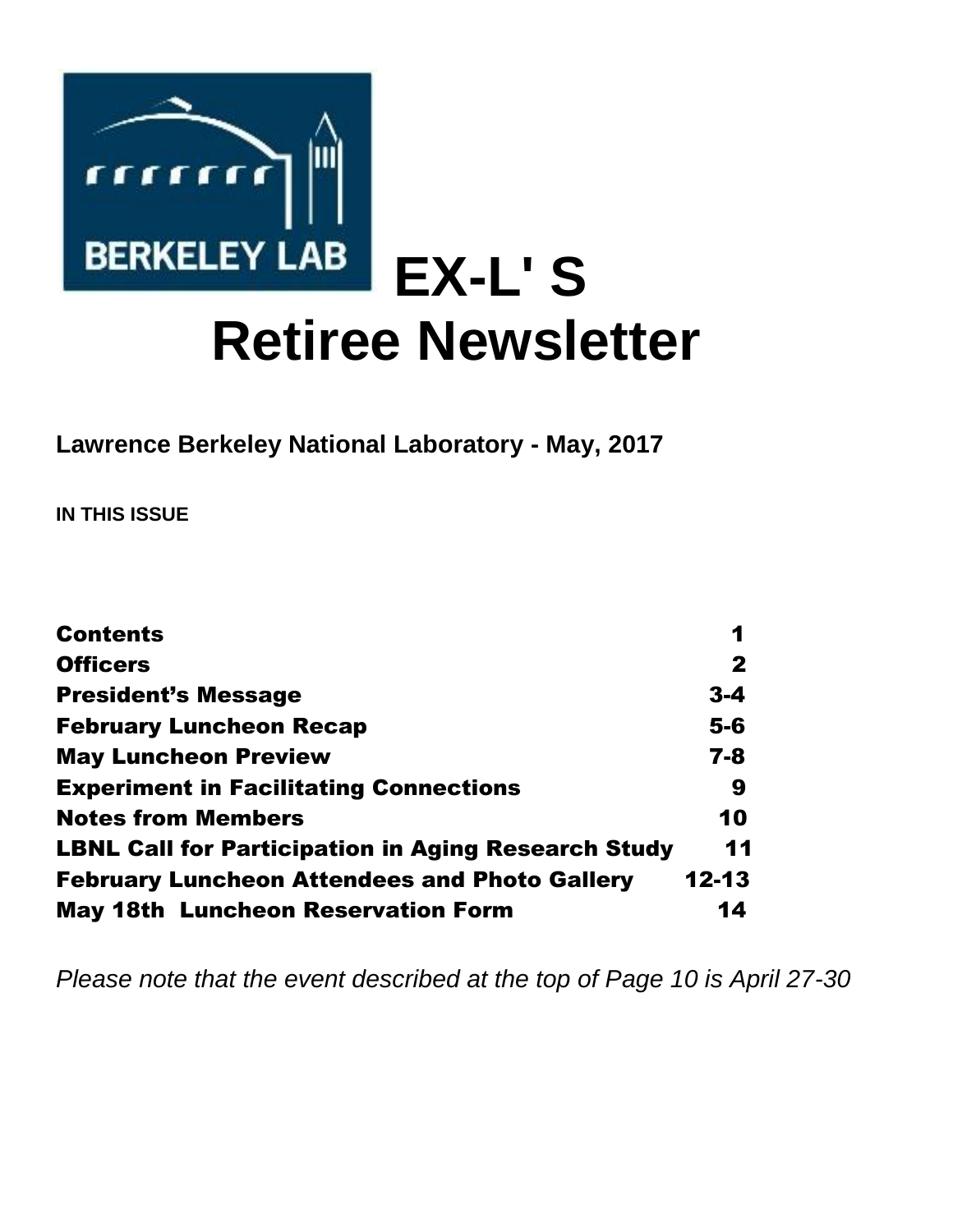### *EX-Ls EXPRESS - May 2017 Deadline for Newsletter submittals is 7 days after the Board* **meeting**

### **EX-Ls BOARD OF DIRECTORS**

President: Lee Schroeder 1st Vice-President: Henry Rutkowski 2nd Vice-President: Nancy Brown Secretary: Esther Schroeder Treasurer: Kay Bristol Membership: Patti Powers-Risius Activities: Kathy Bjornstad LBNL Liaison: Margaret Dick CUCRA Representative: Janis Dairiki/Don Grether UCBRC Policy Board: Richard Sexto Connie Grondona Editor EX-Ls Newsletter: Linda Rutkowski UCBRC Director and Liaison Cary Sweeney

### **PAST PRESIDENTS**

Cheryl Fragiadakis -- 2016 Connie Grondona – 2015 Trudy Forte – 2014 Tom Beales – 2000 Joe Jaklevic – 2012-2013 Ken Mirk – 1999 Rollie Otto – 2011 Paul Hernandez – 1998 Richard Sextro – 2010 Clay Sealy –1996-1998 Don Grether – 2009 Igor Blake – 1994-1996 Jose Alonso – 2008 Conway Peterson – 1992-1994 Janis Dairiki – 2007 Howard Browne – 1990-1992 John Kadyk – 2006 Ethel Skyrdlinski – 1989 Gene Binnall – 2005 Al Amon - 1988 Sig Rogers – 2004 Ken Lou – 1987 Bob Fulton – 2003 Virginia Cherniak - 1986 Bob Birge – 2002 Bill Bigelow – 1985 Per Dahl – 2001 Ted Bowers – 1981-1984

### **WELCOME NEW LUNCHEON GUESTS**

Mildred Hughes Christine Neyrinck Pier and Barbara Oddone Edward Theil

#### **2017 CALENDAR OF BOARD MEETINGS & LUNCHEONS Board: Meetings:**

January 12, 2017 April 13, 2017 July 13, 2017 October 12, 2017 Board Meetings start at 3:00 p.m. and end at 5:00 p.m. usually held in LBNL Conference Room (54- 130B). Location is subject to change at the last minute, so check with a Board member if you plan on attending. We welcome attendance by interested members.

### **Luncheons:**

Thursday, Feb 16, 2017, Hs Lordships Thursday, May 18, 2017, Hs Lordships Thursday, Aug 17, 2017, Hs Lordships Thursday, Nov 16, 2017, Hs Lordships

### **OFFICE ADDRESS:**

**Our mailing address is:** LBNL EX-Ls 101 University Hall Berkeley, CA 94720-1550

#### **Photo Site:**

https://get.google.com/albumarchive/10886758399 6319040696

**Photo Czar:** Ned Dairiki

**Website:** http://retirement.berkeley.edu/ex-ls

**Webmaster:** Kris Thornton, UCBRC

### **EX-LS Honorary Life Members**

Shirley Ashley Patrick Cullinane, Bud Larsh

# **Next Luncheon: May 18, 2017**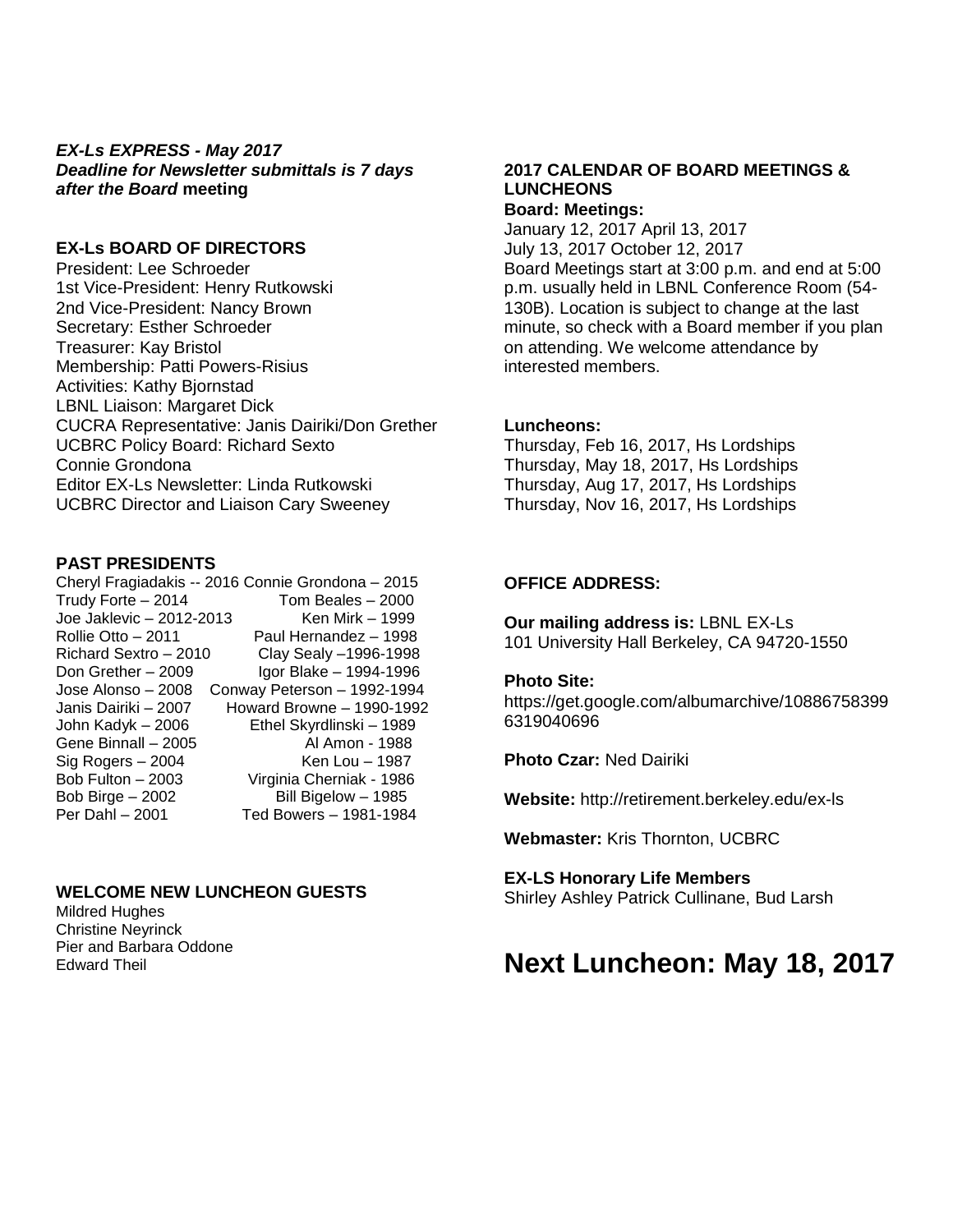# **PRESIDENT'S MESSAGE: Lee Schroeder**

Welcome to the 2<sup>nd</sup> Newsletter for 2017. The rains appear to be waning and we look forward to the bounty of color in the hills and the coming of warmer weather in the Bay area. There are a couple of items that I'd like to bring to your attention—they are listed below.

# **EX-Ls Universal Membership and Need for a Voluntary Contribution from the EX-L Membership:**

As reported at our luncheons in November 2016 and February 2017 the EX-L board had voted to continue with the "universal membership" program, meaning that every LBNL retiree and their spouse are automatically a member of the EX-Ls and will receive information such as the EX-L newsletter and be invited to EX-L events (e.g., quarterly luncheons and any scheduled retiree receptions). There are no changes for existing EX-L members, except that you will not be paying any annual dues. However, like any organization, there are on-going costs associated with the operation of the organization, e.g., annual dues paid to CUCRA (Council of University of California Retirees Associations—which importantly speaks to the University of California regarding benefits for its retirees), costs associated with EX-L attendance and participation in the two annual CUCRA meetings, and in the past as a 'membership organization' the EX-Ls have been able to make annual contributions to worthy causes such as the CRS (Community Resources for Science—particularly important in the era of Trump ). To help off set these costs the EX-L Board is requesting a *voluntary contribution* of \$15.00 per retiree to help support the on-going activities of the EX-Ls. Your \$15.00 contribution can be included with your payment on the enclosed registration form or it can be paid at the luncheon.

### **April 2017 Board Meeting**:

The 2<sup>nd</sup> Board meeting of 2017 took place on April 13, 2017, at LBNL. Of particular interest was a report from William Johansen (Senior Advisor to the Deputy Laboratory Director (Dr. Horst Simon)) regarding the Lab's present study of policy issues associated with 'rehired retirees' as well as general issues associated with access to the laboratory by retirees to attend such things as seminars, continued participation in research and other activities/events. Over the last several months, there has been a lot of uncertainty regarding the policies affecting retirees. On February 9, 2017, the Johansen Committee (and Dr. Simon) met with several EX-L Board members to discuss these issues. At this meeting the EX-L board members stressed the importance of the retiree community to the Laboratory and its on-going research activities. In addition, Johansen's committee talked with division directors, UCB faculty, and UC management on this subject. A draft report of new retireerelated policies is expected within the next few weeks and we anticipate that the EX-Ls will have the opportunity to review and comment on the draft before its implementation.

Also at this meeting it was announced that Wednesday, May 31, 2017, is the date for the 3<sup>rd</sup> Annual EX-L Laboratory Retiree Reception—to meet with the Lab Director, Mike Witherell, Deputy Director Horst Simon and others from LBNL's Directorate. The event will be held in the lab cafeteria (Bldg. 54). A formal announcement with exact time, location, etc., will be sent out by email in the near future.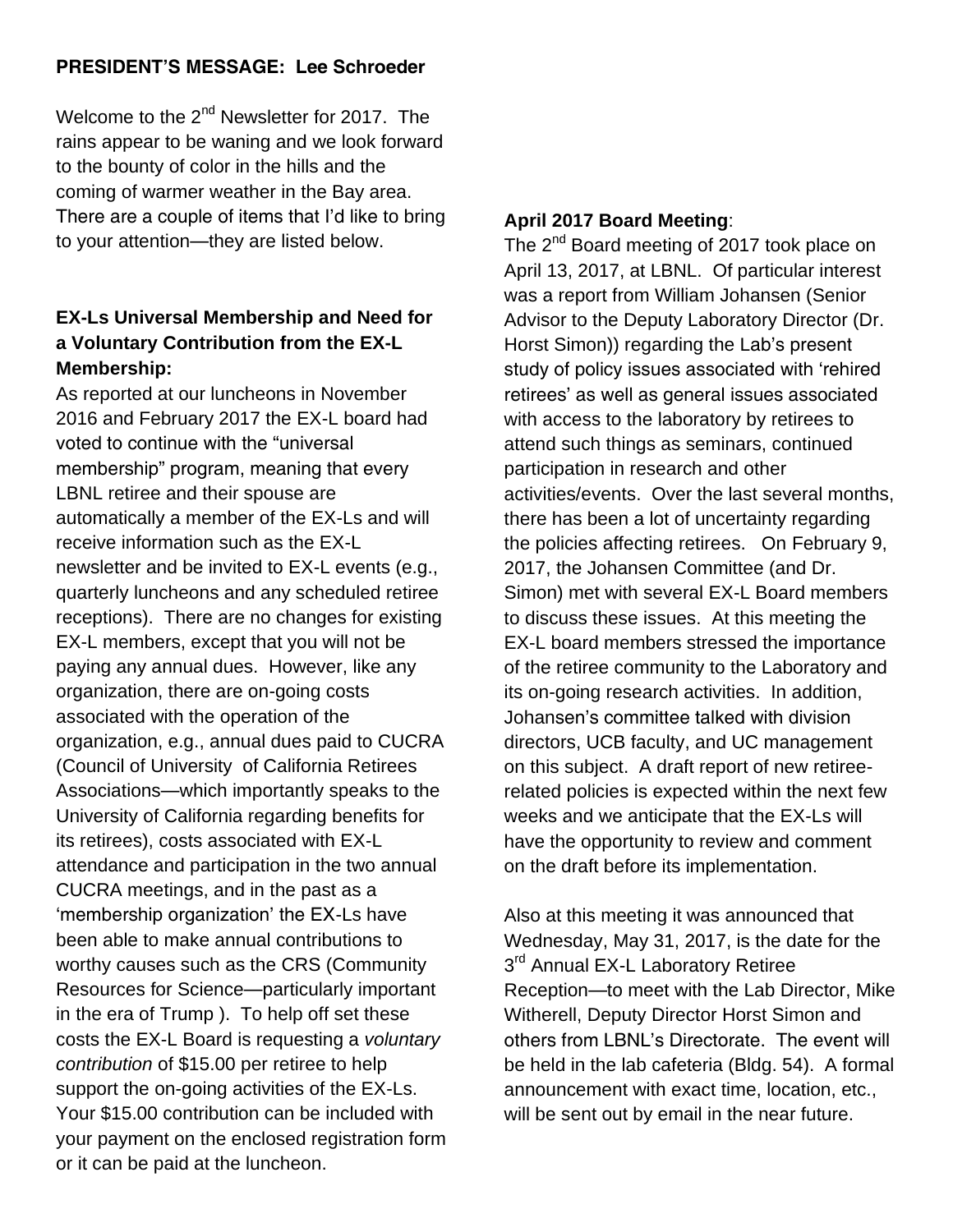# **Upcoming Events:**

As discussed in more detail later in this issue, the next quarterly luncheon will be held on May 18, 2017, at Hs Lordships in the Berkeley Marina. Dr. Thomas Mann, of the Brookings Institute in Washington DC and Resident Scholar in the Institute of Government Studies at UC Berkeley, will be our guest speaker. The title of his talk is: "POLITICS IN THE ERA OF TRUMP." With the present uncertainty in Washington, this promises to be a very exciting talk. We have also extended an invitation to the other UCB retirement groups to attend and we anticipate a large turn out. Looking forward to seeing you at the luncheon! We also want to remind you that you are eligible to attend lectures in a number of interesting areas. These lectures are sponsored by the UCBRC and cover topics ranging from the familiar to exciting new arenas that you may not be aware of, and all are free! But you must register in advance at:

[http://retirement.berkeley.edu/LIR/schedule.](http://retirement.berkeley.edu/LIR/schedule)

# **Website Location Reminder:**

As previously noted in the 2016 February newsletter, we have switched to a new website hosted by UCBRC. In addition to seeing the most up-to-date EX-L information, you will be able to learn of news from other UC retirement groups and UC's Retirement Center. Often activities sponsored by the other UC retirement groups and the Retirement Center is open to EX-Ls. You can access the website from the Lab's A-Z page under "E" for EX-Ls or "R" for Retirement. The Bookmark for the new address is: [http://retirement.berkeley.edju/EX-](http://retirement.berkeley.edju/EX-Ls)[Ls.](http://retirement.berkeley.edju/EX-Ls) Please let us know if you have any problems and/or suggestions for improvements to the EX-Ls. We are particularly interested in seeing if there are other activities, such as tours, that we as the EX-L community can become involved in.

I can be reached at Isschroeder@lbl.gov. I'd be pleased to hear your thoughts and opinions on the EX-Ls and how we can improve things for our membership.

Lee Schroeder, 2017 EX-L President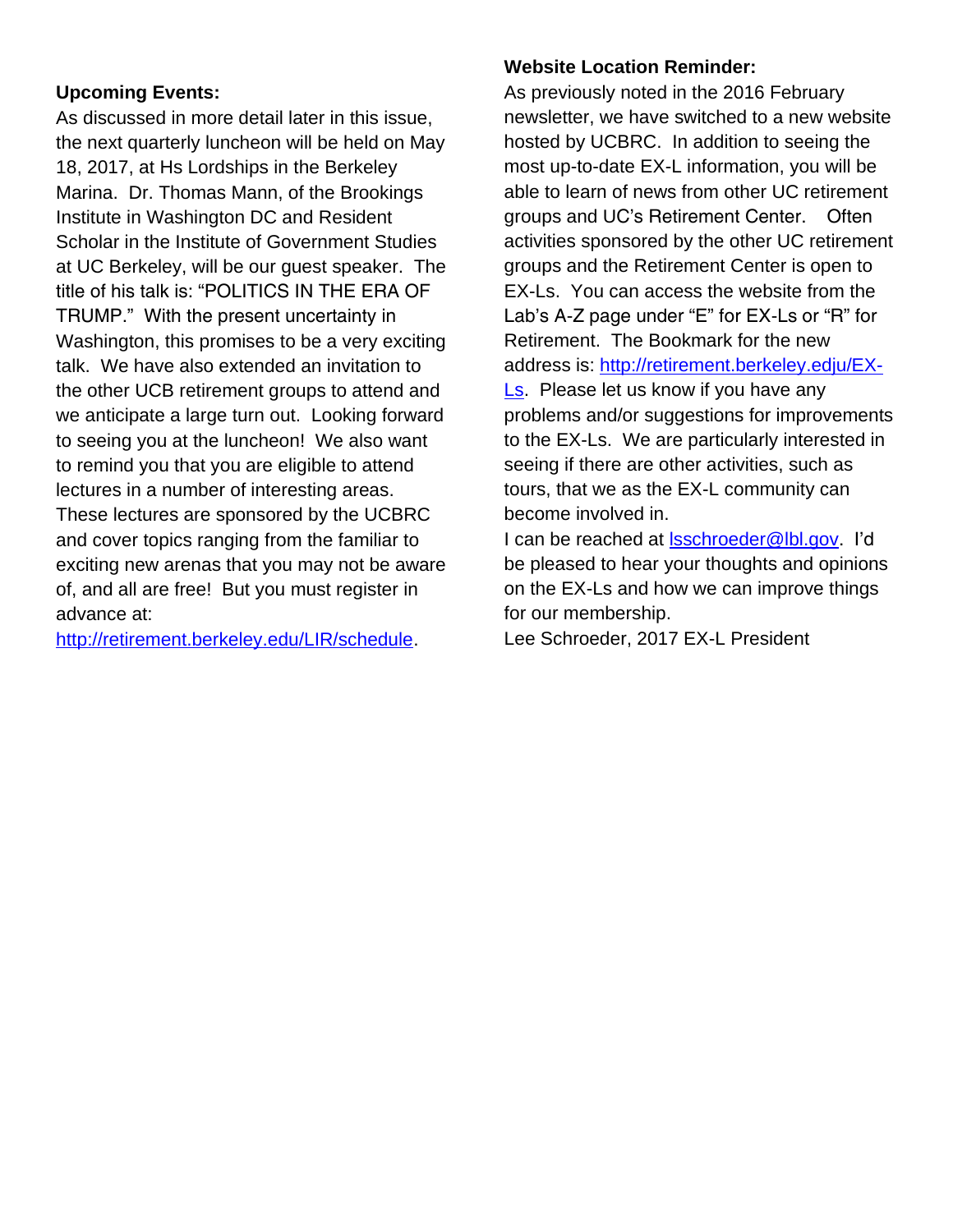# **FEBRUARY LUNCHEON RECAP**

# **Brain Damage Fact and Myth**

Speaker Dr. Tom Budinger

Dr. Budinger described the current national concussion crisis. Brain damage can result from falls and whiplash, but the major part of the problem occurs in football players and war fighters. The earliest data on football injuries dates back to 1843 and today 3.5M of the 5.0M football players in the US are in the 6-13 year old age group. The correlation between acceleration and concussion is not well understood and the number of concussions needed to cause brain damage is not known.



In the last 5 years \$2B has been spent on animal studies trying to understand the effect of bullet hits on animals in order to better understand the effect of bullet impact to various parts of the war fighter's body on subsequent brain damage. The transmission of shock to the brain from various impact sites and the subsequent chemical and neurological changes are not well understood. Each year 3.8M traumatic brain injuries occur in the US from sport and recreation. This number only accounts for the cases in which consciousness is lost which happens in less than 10% of concussions. Just the issue of impact direction is very complicated. Shear forces seem to be much more dangerous than compression or tension because the tissue is torn. There is debate over the role of inflammation and impact anywhere on the body can be transmitted to the brain. For instance 90% of the pressure from a bullet impact to the thigh is transmitted to the brain and a bullet wound to the stomach will create blotches in the face and eyes.

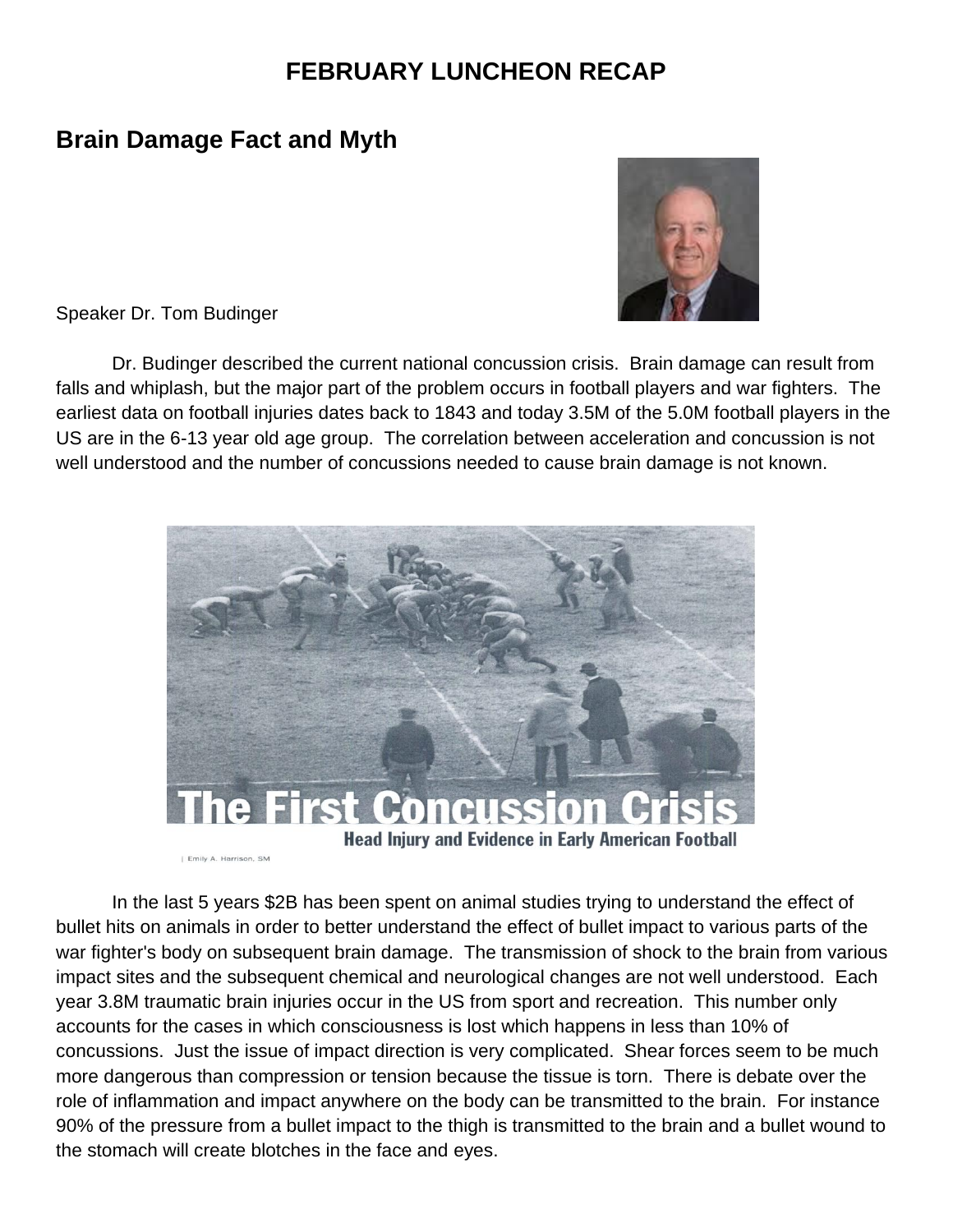

The pituitary gland is critical in regulating growth and hormonal processes in the body. Eight hormones are produced in the pituitary include Oxytocin which is critical for one's relational life. It is called the "love hormone." The level of this hormone drops in people with brain trauma. The human growth hormone level is reduced in 40% of people who are knocked out. The pituitary and the hypothalamus, which regulates the pituitary, sit in a bone cradle at the base of the skull and are easily affected by pressure waves resulting from shock to the body.



LBNL can contribute to better understanding of this very complex brain trauma process which can affect the lives of so many young athletes and soldiers. The Lab can perform computer simulations to map the strain field in the brain with greater spatial and temporal resolution than currently available and over a side range of acceleration. It could perform head model experiments to measure the pressures associated with whiplash events. It could demonstrate an acceptable noninvasive test of pituitary function applicable to child athletes. Finally, it could advocate for a national 14-20 Tesla human brain MRI with the goal of detecting chemical and structural changes in the brain twenty or more years before any symptoms of cerebral traumatic encephalopy appear.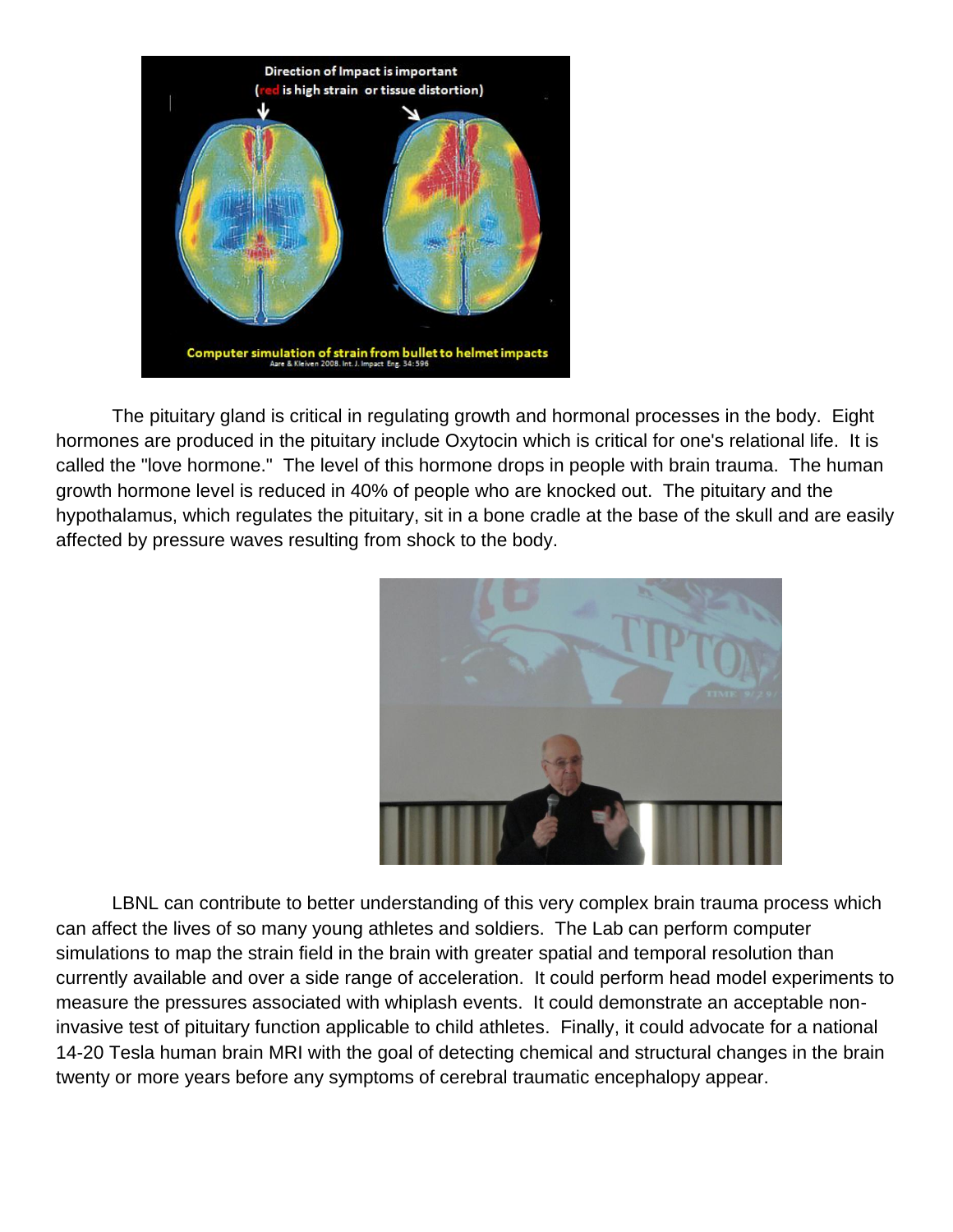# **MAY LUNCHEON PREVIEW**

# **Politics and Policy in the Era of Trump**

Speaker- Dr Thomas Mann, Brookings Institution and UC Berkeley Institute for Governmental Studies

Most of President Trump's supporters reported they voted against Clinton, not for him. This is not surprising in light of our tribal politics and negative partisanship but it was even more than that. Most didn't believe Trump was the most qualified candidate, had the requisite experience and personality to be commander-in-chief, or made a practice of telling the truth. Nonetheless, a small number of voters strategically located in a handful of swing states overcame those doubts and took a flyer on the promise of change, a whack at the establishment, and an opportunity to express their understandable frustration and resentment of economic and cultural changes.

Trump had the skills of a salesman in recognising a market and in framing his candidacy to fill it. He rolled over the rest of the Republican field for the presidential nomination, which instantly made him a serious competitor for the presidency. Unlike right-wing populists in other countries and America's past, he was not consigned to the fringes of politics by having to operate outside of the major parties. The Republican Party, which has radicalised in recent years and played Tea Party and white working class supporters as chumps, was vulnerable to a Trump candidacy. He saw his opportunities and he took them.

Trump's shortcomings, evident in the campaign but apparently not disqualifying - his lack of experience, knowledge or interest in government and public policy, the absence of any coherent ideology or worldview, his limitless craving for wealth and fame, his affinity for autocrats and kleptocrats, his obliviousness to democratic norms, and his complete lack of what the framers of the Constitution called 'republican virtue' - have carried over to his first months in office. Chaos, disruption and deflection are the order of the day. No attempt to normalise him and his presidency, however well-intended, can disguise just how abnormal they are. We are now experiencing many firsts in American history and none of them are positive.

The US and many other countries around the world have experienced growing economic inequality, the lingering aftermath of a global financial crisis, disruptions fueled by technology and globalisation, and surges of refugees (in Europe) or immigrants that have historically been the seedbed of public unrest and extreme political movements. Populism, nationalism, nativism and protectionism often flourish in this environment. The question is whether those empowered by these appeals pursue and deliver policies responsive to the needs of those bearing the brunt of these developments.

President Trump has not yet said or done anything in office that promises to deliver help for the working and middle class - as he put it, for 'the forgotten men and women of America.' His embrace of the Republican plan to 'repeal and replace Obamacare' put him on the side of the wealthy who would benefit from tax cuts at the cost of millions of Americans (many of them Trump voters) losing health insurance. His regulatory reforms favour corporations over consumers. His tax plan would benefit the wealthy, not the struggling working class. His budget cuts would eliminate much of what government now does to boost economic activity and job training in rural areas and small towns. Just as disconcerting and even more dangerous are his initial forays into foreign policy, where mistakes can cause global insecurity as well as widespread suffering and death.

These times call for vigilance, not just accommodating the abnormal in hopes that it will do little harm and eventually go away.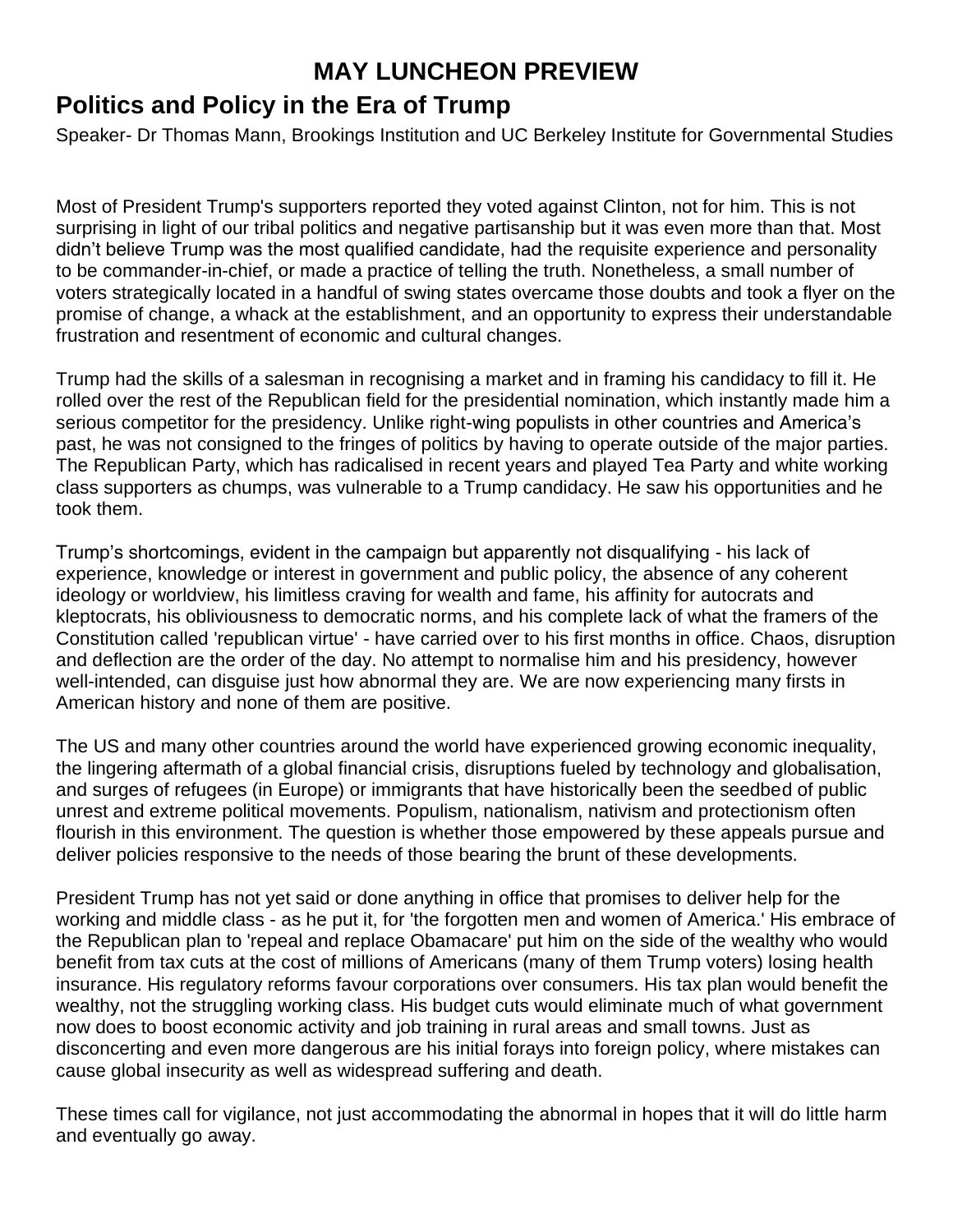**Thomas E. Mann** is Senior Fellow in Governance Studies at The Brookings Institution and Resident Scholar, Institute of Governmental Studies, University of California, Berkeley. He earned his B.A. in political science at the University of Florida and his M.A. and Ph.D. at the University of Michigan. Mann has taught at many universities including Princeton and the University of Virginia; conducted polls for congressional candidates; and chaired the Board of Overseers of the National Election Studies.

Mann is a fellow of the American Academy of Arts and Sciences and a member of the Council on Foreign Relations. His latest book, written with his longtime collaborator Norman Ornstein, is a New York Times bestseller entitled *It's Even Worse Than It Looks: How the American Constitutional System Collided With the New Politics of Extremism* (2012). A new expanded paper edition was released in 2016. Mann and Ornstein were named by Foreign Policy Magazine among the "100 Top Global Thinkers of 2012" for "diagnosing America's political dysfunction."

\_\_\_\_\_\_\_\_\_\_\_\_\_\_\_\_\_\_\_\_\_\_\_\_\_\_\_\_\_\_\_\_\_\_\_\_\_\_\_\_\_\_\_\_\_\_\_\_\_\_\_\_\_\_\_\_\_\_\_\_\_\_\_\_\_\_\_\_\_\_\_\_\_\_\_\_\_\_\_\_

**WHERE HAVE YOU BEEN? SHARE YOUR TRAVEL ADVENTURES OR SPECIAL EVENTS YOU ATTENDED**

**Submit your articles to EX-Ls Newsletter Editor: Linda Rutkowski Email:** chamisa6@att.net

# EX-Ls PHOTO VIEWING

If you are interested in looking at the photos from the February, 2017 luncheon you can view them at our Google web page:

http://get.google.com/albumarchive/10886758399631904 0696

77 members and guests met at Hs Lordships Restaurant. Join us on May 18 at Hs Lordships and get reacquainted with former co-workers and friends, enjoy excellent food/drink and enjoy an interesting lecture.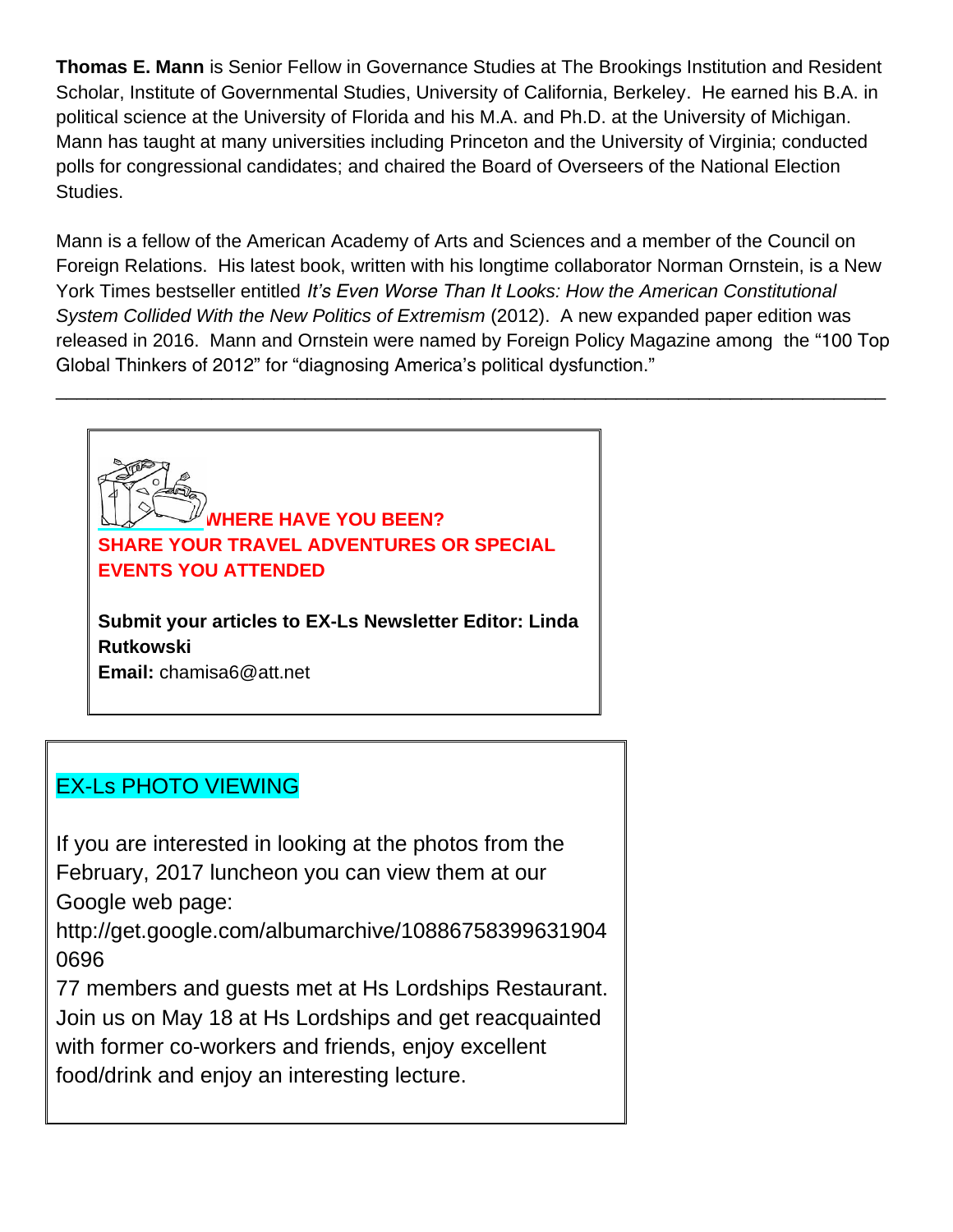# **Experiment in Facilitating Connections**

By Linda Rutkowski, Newsletter Editor

Have you missed the casual conversations and camaraderie of meeting co-workers in the LBNL Cafeteria? Have you missed discussing shared interests not related to your work? Are there activities you would be interested in pursuing that are more efficiently accomplished with others? We would like to facilitate connecting individuals with others who share a common interest. At the next Luncheon we will be providing you with the opportunity to form activity groups.

I understand that in the past the EX-L's have hosted trips to the Blackhawk Auto Museum, Rosie the Riveter Museum, Red Oak Liberty Ship tour, Potomac cruise around the Bay and a Day at the Races with UCRAB to name a few. These types of activities could be announced in the Newsletter prior to the event.

Other individuals are meeting in small groups. A group of Engineers have been meeting for breakfast once a month since 1993. They have recently switched from having breakfast at Saul's in Berkeley to Fat Apple's in El Cerrito (see picture below). A Deputies lunch is held once a month at the Laboratory in spite of problems with site access and parking problems. The ROMEOs (Retired Old Men Eating Out) have lunch, usually on Fridays, several times a month at various restaurants in the area. Each of these groups co-ordinate their activities internally.

Possible other activities could include having a once a month lunch at one of the many ethnic restaurants in the area (or finding out if other groups are already doing the same thing), starting a book discussion group, getting together to discuss articles in the New Yorker, Physics Today, AAAS Science Magazine, or Scientific American, playing Mahjong or Bridge, or seeking out and visiting little known sites in the Bay Area. What other interests do you have that might be shared by others?

We will have signup sheets available at the next luncheon on May 18th. In addition, suggestions can be sent to a special email address setup as a central point of contact.

Send questions or suggestions to EXLconnections@gmail.com

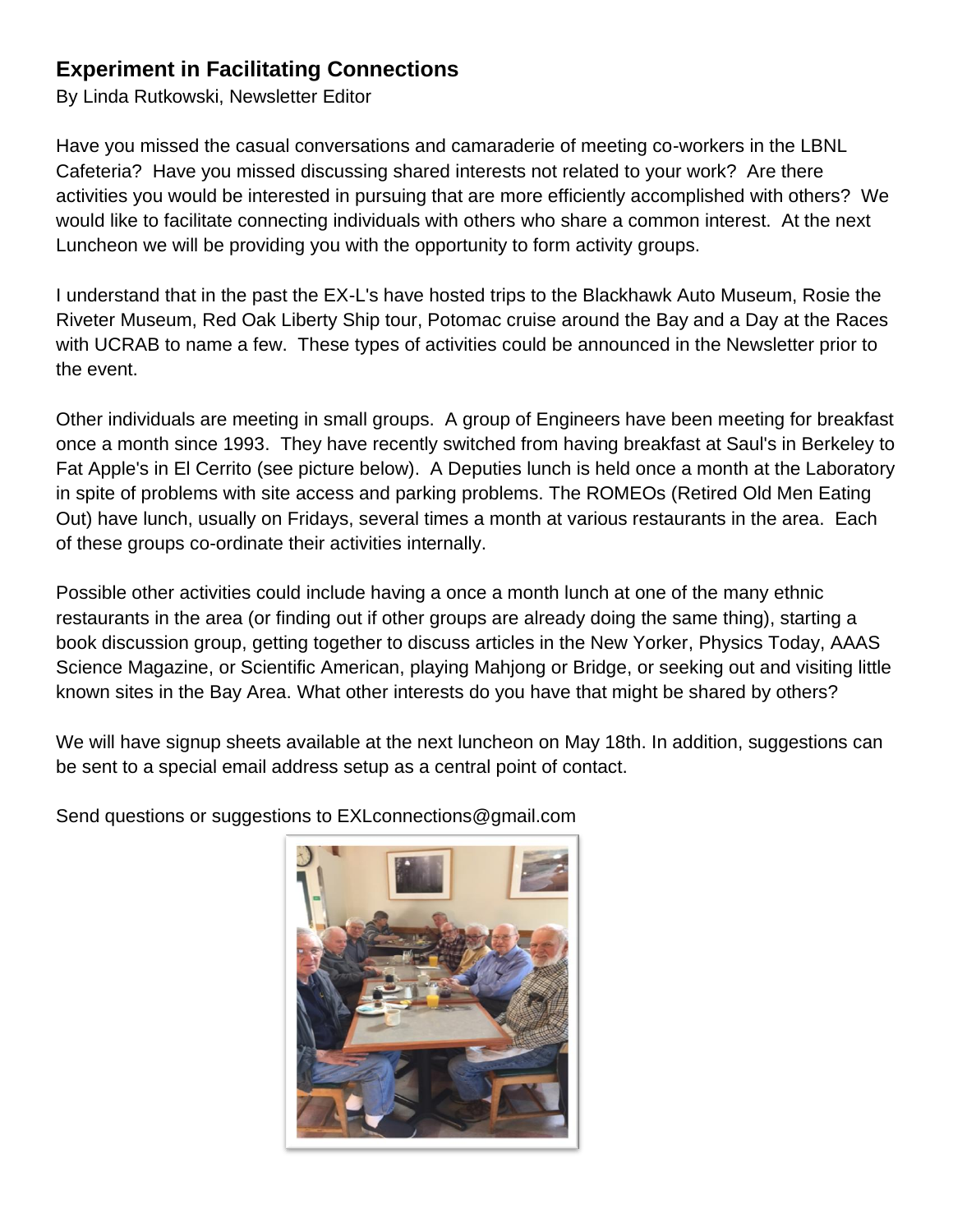

### **Luncheon Note received from Ken Woolfe:**

Ken Woolfe will be performing in a five-person musical Review, Tom Foolery, featuring about 25 of Tom Lehrer's songs at the Piedmont Center for the Arts across from Piedmont High School;

website: [piedmontcenterforthearts.org.](http://piedmontcenterforthearts.org/) Tickets will be \$25, probably available in mid-March. This reprise of last spring's well-received show (with most of the same cast) will have only five performances during the last weekend of April, 27-30, Thursday through Sunday. The Center is located at 801 Magnolia Avenue. There is ample free street parking for evening events.

Tom Lehrer is a retired American [singer-songwriter,](https://en.wikipedia.org/wiki/Singer-songwriter) [satirist,](https://en.wikipedia.org/wiki/Satire) and [mathematician.](https://en.wikipedia.org/wiki/Mathematician) Yes, he is still alive and living in Santa Cruz where he last taught [mathematics](https://en.wikipedia.org/wiki/Mathematics) and [musical theater](https://en.wikipedia.org/wiki/Musical_theater) (after Harvard and other schools). He is best known for the pithy, humorous songs he recorded in the 1950s and '60s, including Poisoning Pigeons in the Park, Vatican Rag, The Elements (the entire periodic table sung to Gilbert and Sullivan's Major General Song) and many others.



### **Travel note fromTom Beales wrote:**

October, 2016 -- Great road trip down Highway 395 to Lone Pine enjoying the Fall Colors.

November and December, 2016 -- Trip to Albuquerque, Santa Fe and Taos, New Mexico. Enjoyed the snow, beautiful scenery and Christmas lights.

January, 2017 -- made a trip to our cabin at Tahoe that proved challenging because of the amount of snow and road conditions. Never seen snow so high – over the top of my cabin.

February, 2017 – Trip to Maui for whale watching, warm weather and had very little rain. Left it all at home!



#### **Travel Notes from Brenda Shank and Almon Larsh**

In November, 2016, Almon Larsh and Brenda Shank visited the Riviera Maya in Mexico for a week, and took in Tulum (Mayan ruins) and also the Cirque du Soleil, based at the Riviera Maya Resort, in the Cirque venue built just for them.

The Riviera Maya is a stretch of Caribbean coastline on Mexico's northeastern Yucatán Peninsula. It's known for its numerous all-inclusive resorts, such as those in the town of Playa del Carmen, and its long beaches. To the south, Tulum is home to the preserved ruins of an ancient Mayan port city, perched on an outcrop above a whitesand beach.

#### **Documentary from Doug McWilliams**

Doug McWilliams has a 35-minute documentary running now (streaming, video) called "the Sweet Spot". It is online at several sites: 1) Amazon Prime, 2) Roku (Roku is free), and 3) VIMEO. Doug's story is called "Doug McWilliams, an Eye for Baseball". .

Doug worked at LBNL's photo lab for many years.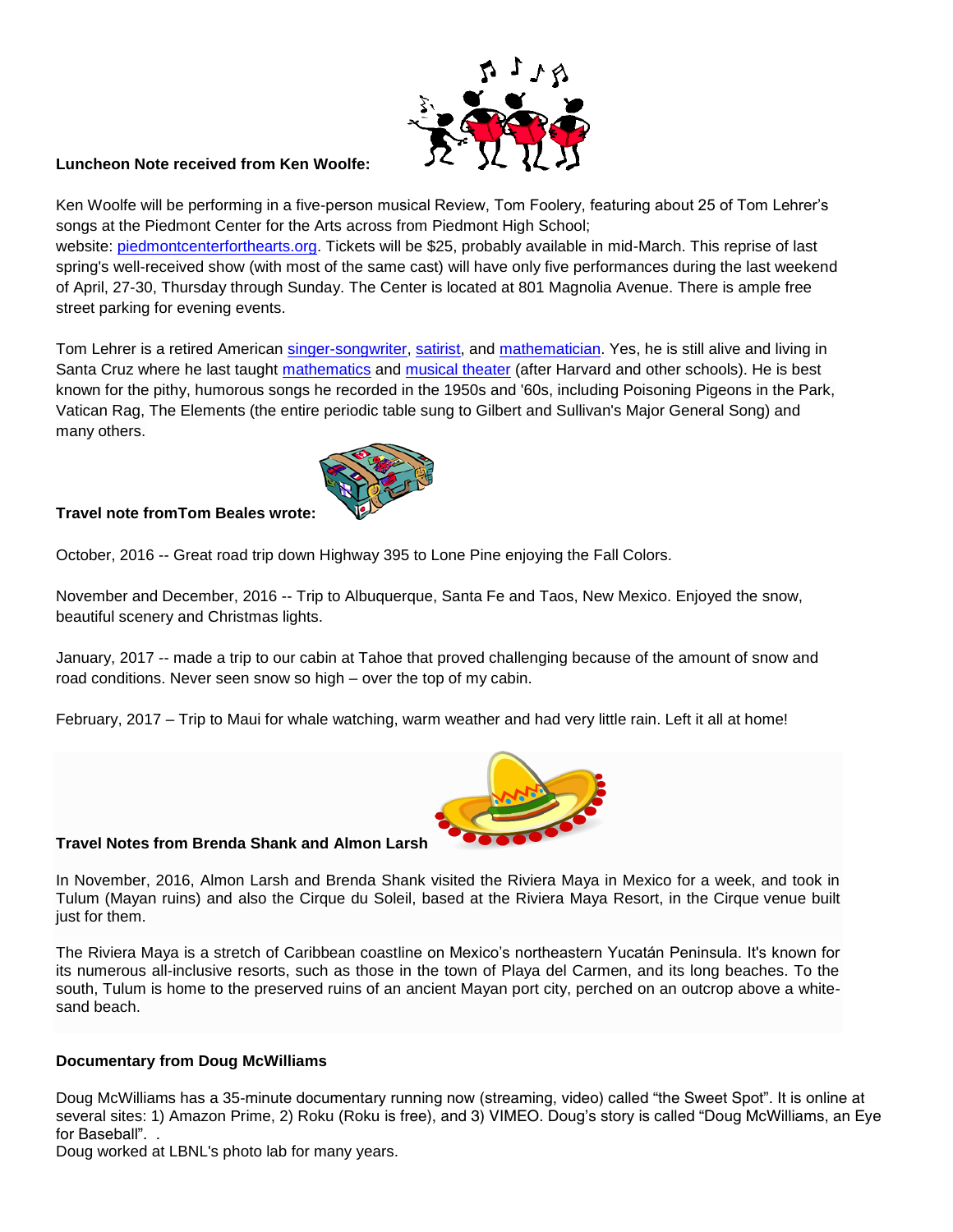

### Lawrence Berkeley National Laboratory

### **Wanted for Participation in Aging Research Study:**

Healthy people ages 20 and older are invited to participate in a study to investigate how thinking abilities change over time. Some volunteers will be invited back later for other projects they are interested in, which may include brain scans.

### **Study details:**

- These studies are not expected to result in any medical benefit or cause you any harm. People who are presently not in good health, who have had any history of neurological or psychiatric problems, or who cannot speak English proficiently should not volunteer for the study. When you call to volunteer for this study a research associate will ask you a series of questions to determine your eligibility. If you are chosen for participation, a consent form and the Subjects Bill of Rights will be given to you to read and sign on the day of the study. You will be given a verbal explanation of the protocol procedure and possible discomforts.
- You will be paid \$40 for participation in this study. The study will take approximately 3-4 hours to complete.
- You will come to the University of California, Berkeley, where you will have a brief medical interview and a medical examination. Following this, you will take a series of tests designed to assess your thinking abilities. These tests use pencil and paper or computers and involve things such as solving puzzles and remembering lists of words.
- We will place your name on a list and contact you every 1 or 2 years and invite you back for retesting. We will also call you periodically to see if you are interested in participating in other studies in laboratories at Berkeley that are studying brain aging. If you are interested in participating in this study please contact The Berkeley Aging Cohort Study at [\(510\) 643-6609.](tel:(510)%20643-6609) Our address is: Helen Wills Neuroscience Institute, 132 Barker Hall, University of California, Berkeley, California 94720-3190.

For further information please use the following link for the Helen Wills Neuroscience Institute Web Site: <https://jagustlab.neuro.berkeley.edu/wantedforparticipation>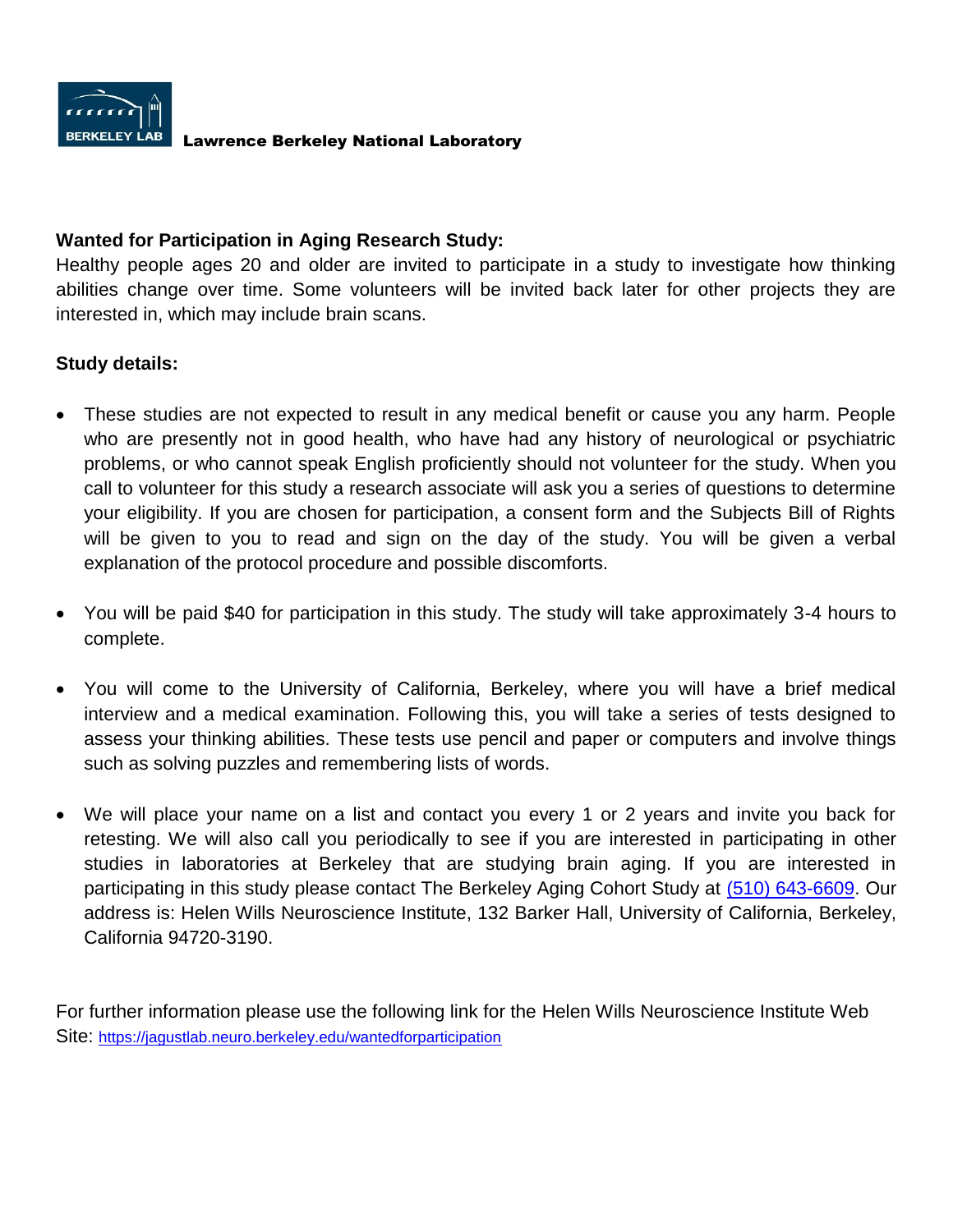### **EX-Ls 02-16-2017 Luncheon Attendees and Guests**

Jose Alonso Winnie Baker Paul Banchero Tom Beales Igor Blake Kay Bristol Nancy Brown-Williamson Jerry Bucher Jane Colman Patrick Cullinane Eleanor Dahl Diane D'Aoust Norman Edelstein David & Tanya Edgar Vic Elischer Ben Feinberg Trudy Forte Richard Gough Donald & Becky Grether Connie & Ed Grondona John Gurule Bill & Jeanne Hassenzahl Lilian & Gordon Hawkins Diana Hopper Egon & Annette Hoyer Mildred Hughes Vicky & Richard Jared Debby Kearney Ferenc & Laura Kovac Irene Kuhn Richard LaPierre

Almon Larsh David McGraw Doug McWilliams Nancy & Vic Montoya Marty Morimoto Christine Neyrinck Pier & Barbara Oddone Patti Powers-Risius Hans Georg Ritter Donald Rondeau Henry & Linda Rutkowski Fred Schlachter Esther Schroeder Lee Schroeder Clary Sealy Brenda Shank Starr Shulman R.P. Singh Betsy Smith Karen & Bob Sprintsteen Frank & Marie Agnes Stephens Barry Stockli Greg Stover Cary Sweeney Adele Sylar Thomas & Susan Tenforde Edward Theil William Turner Trudy Washburn Ken Woolfe Allan Zalkin **Guest Speaker**: Thomas Budinger

**Raffle Prize Winners:**

Jerry Bucher, Ben Feinberg, Greg Stover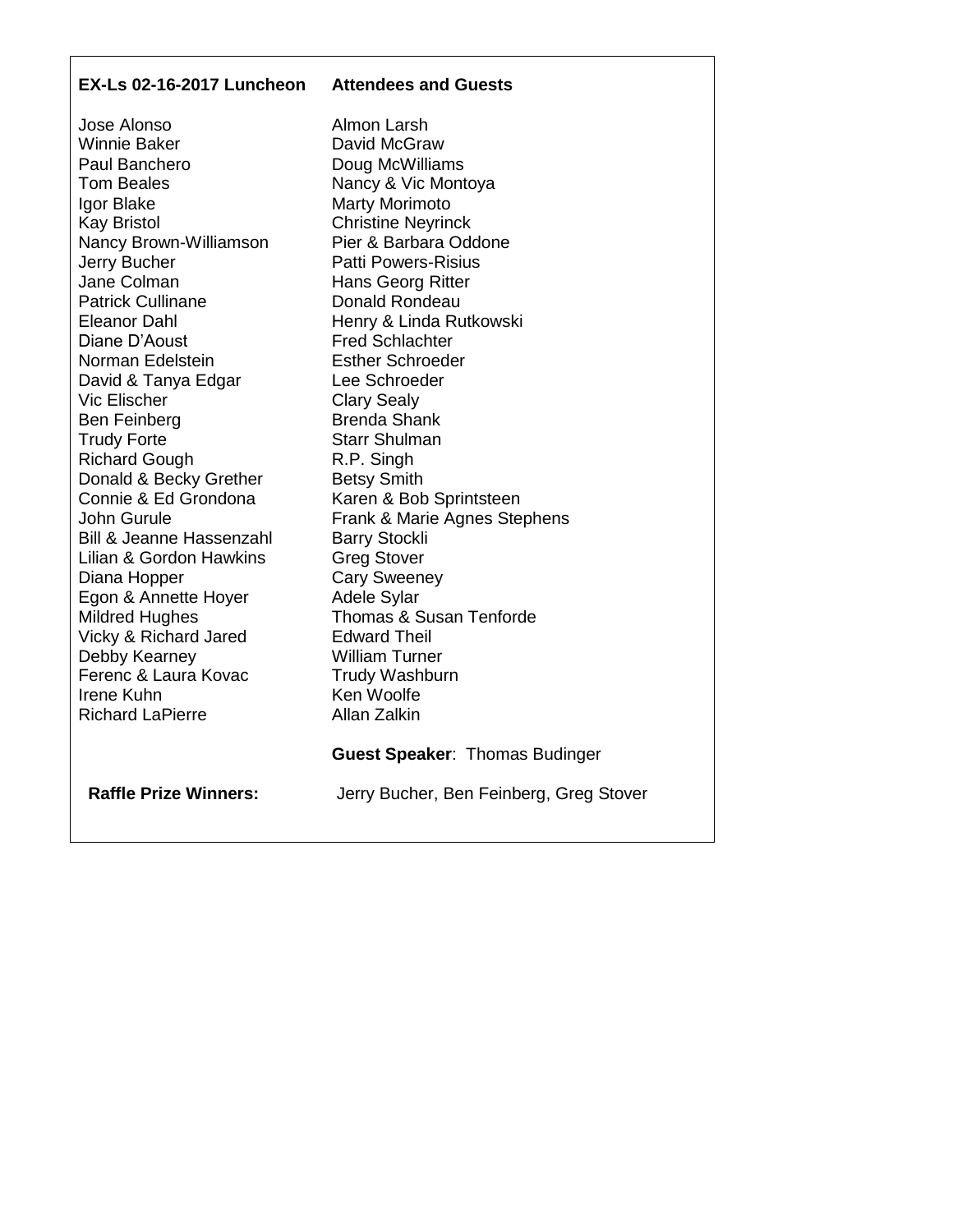

Igor Blake visiting with friends



Sunny Day on the Bay - No Rain!!!



Vicky hard at work keeping us organized